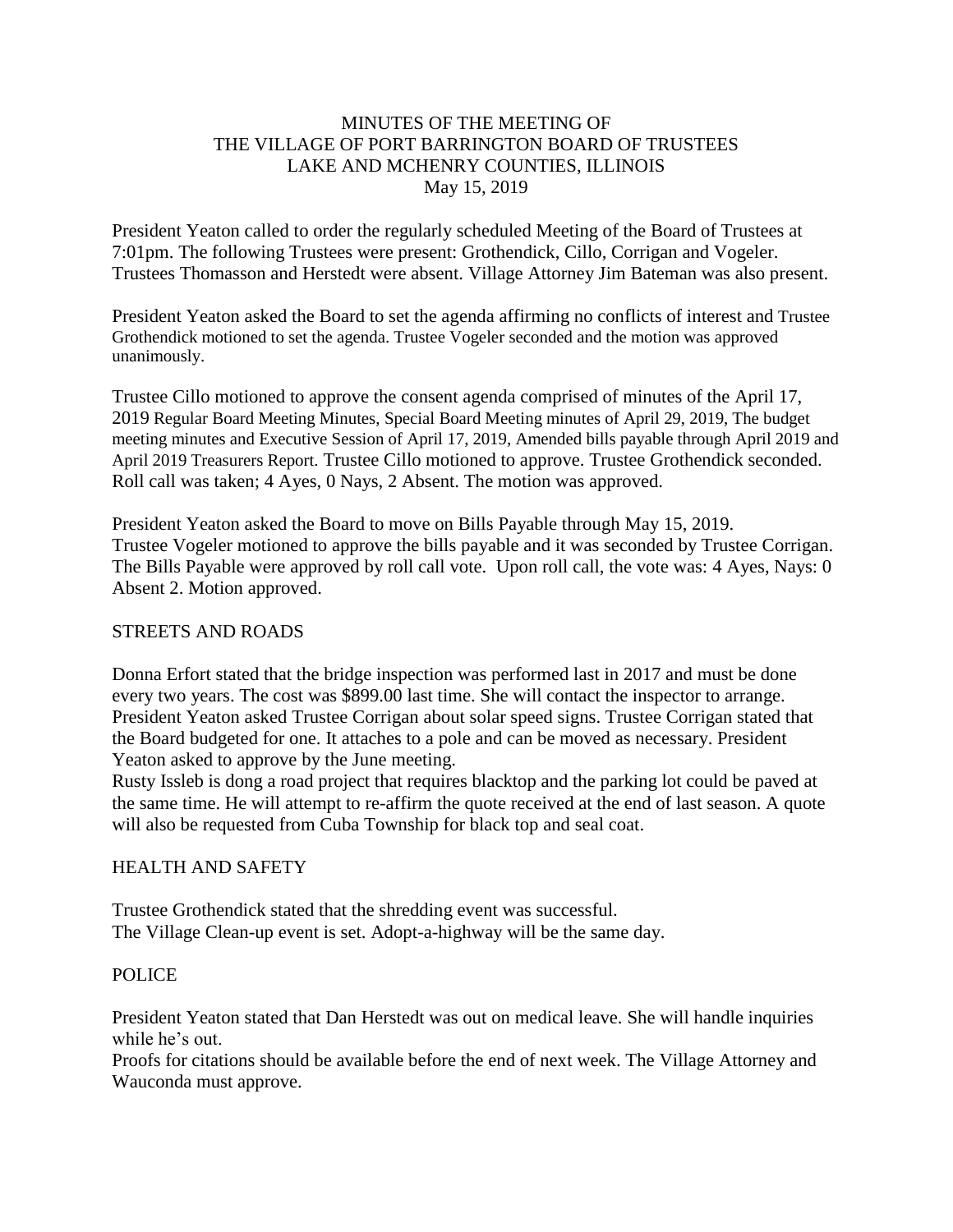Wauconda has an e-ticket system, but our Ordinance fees do not calculate. New ordinances will be sent to Wauconda. The Village received payment from Wauconda for past fines. The net cost of code enforcement through Wauconda was about \$2,000.00.

President Yeaton requested the Board set another date for discussion of the noise ordinance. The Special Committee Meeting was scheduled for May 22, 2019 at 7:00pm.

President Yeaton attended Administrative Adjudication. The minimum fine for code violations other than parking is \$100.00.

### PARKS AND BEACHES

Trustee Cillo and Judy Thelin performed tree maintenance in the park behind the Village Hall. All other parks are being reviewed for future maintenance.

The Village Clean Up is next weekend.

The theme for the Garden Party will be "Summer of 69" and Trustee Cillo is working to find a band. It will be held September 7, 2019. Trustee Cillo is working to find alternative food options as the food truck idea is not working out.

### FORESTRY

There was no new information to report on this subject.

### **FINANCE**

Trustee Corrigan stated that the Illinois funds E-pay is up and live after testing.

The tax letter was re-written to send to residents. A resident cannot use E-pay to pay less that the full amount owed. President Yeaton stated that there would be line on the new tickets for nonpayment of vehicle tax. A warning would be written first. Tickets will carry a \$100.00 fine. The engineering software was installed.

There were two applicants for the Village scholarship and they are being reviewed.

### BUILDING AND ZONING

Trustee Vogeler stated that one permit was issued for Deer Grove II but had yet to be picked up. There is a draft ordinance for fences in the floodway. Donna Erfort stated that it is covered in the Watershed Development Ordinance. President Yeaton stated she believes it should be in both places.

The estimate from Manhard Engineering is \$1,200.00 to review the Overland Conservancy Ordinance and determine what should be reinstated by Ordinance. Trustee Vogeler motioned to approve that expense. Trustee Grothendick seconded. Roll call was taken: 4 Ayes, 0 Nays, 2 Absent. Motion approved.

Red tags are being removed from houses on Eastwood. The fine is \$200-\$750/day if tags are removed. There is no electricity and no sewer at those houses. The red tags will be reissued with a warning regarding the fines. Jim Bateman recommended a letter stating no occupancy and the Village recommends demolition. The Board agreed to have that letter prepared.

President Yeaton stated 1 Oak Street builders have not paid the deposit to the Village. No engineering or legal work has been done. The permit for occupancy was conditional on 3 items,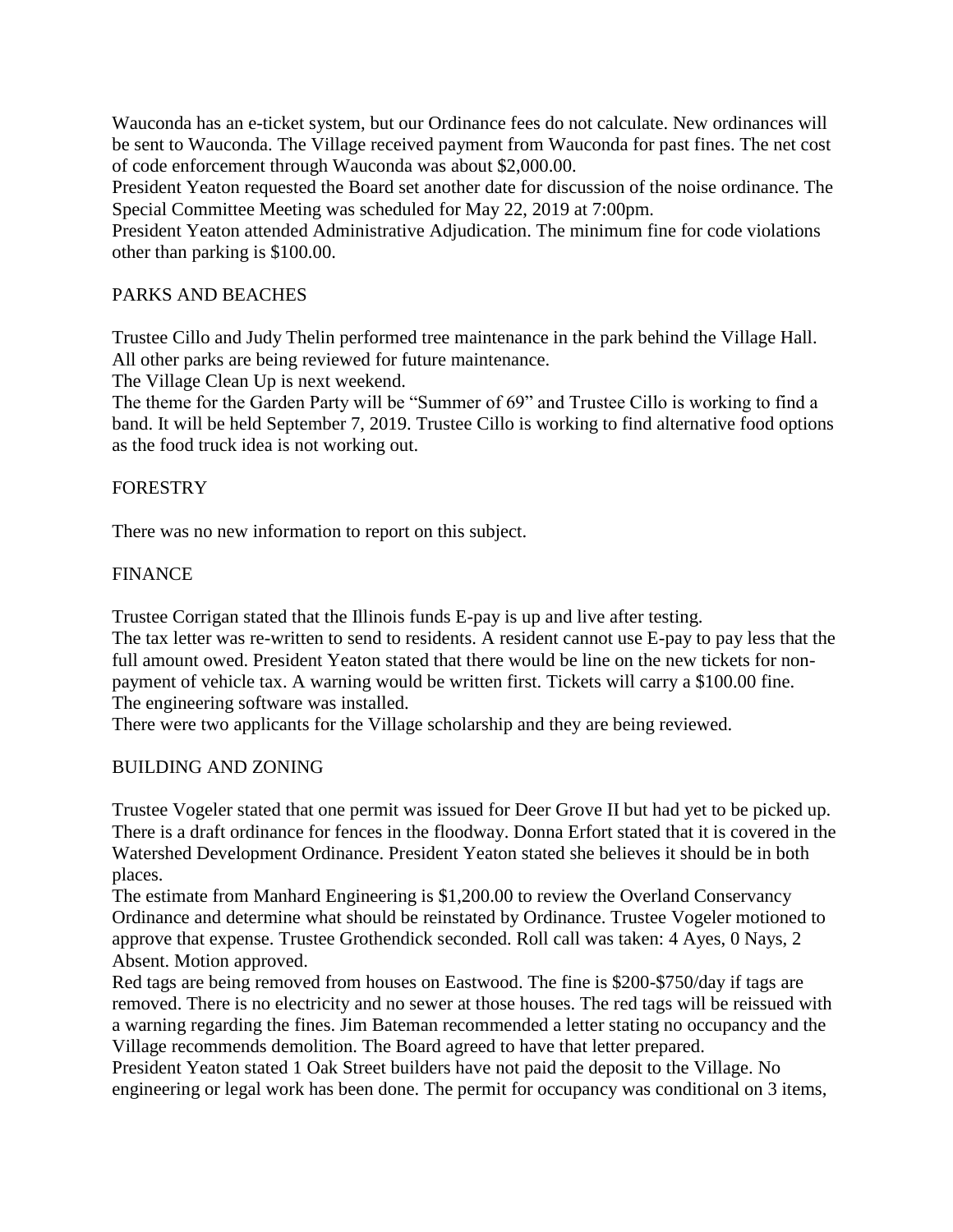but none have been accomplished. She believes the home should be red tagged. The occupants will have to leave. A letter would be sent to the occupants. Jim Bateman stated that he received emails from Mr. Zimmerman about how he didn't want to make the deposit. The only alternative would be for the Village to satisfy the bills for legal and engineering and then not issue any more permits until it is paid. Trustee Vogeler requested to verify that the non-compliance was regarding the Certificate of Elevation and also, no LOMAR was filed. Jim Bateman described the process for a variance, including a public hearing with publication in advance. Per the IDNR, if the Village does not resolve there is risk to lose flood insurance for the entire Village. Jim Bateman was instructed to write a letter offering 7 days to bring in the funds.

## VILLAGE ATTORNEY

There was a favorable judgment for Holiday Hills in a dispute over the a permit for a barn and the watershed development ordinance.

# ENGINEERING

Donna Erfort stated that a proposal was received from Manhard Engineering for the administration of the MS4 in the amount of \$8,600.00 and an annual MS4 report for an estimated \$1,000.00. She stated that the subject requires oversight and asked whether the Board would accept or review for items the Village could perform to reduce the cost. The Board approved the \$1,000.00 fee to file the report. Trustee Vogeler motioned to approve and Trustee Grothendick seconded. Roll call was taken; 4 Ayes, 0 Nays, 2 absent. Motion approved.

## VILLAGE CLERK

The Interjurisdictional Boundary Agreement was re-affirmed by President Yeaton and a fresh signature would be sent to North Barrington.

## ADMINISTRATION

Donna Erfort stated that the MFT audit was being worked on for Streets and Roads.

A Liquor License packet was received from Hermann's.

Treatment of catch-basins for mosquito larvae was complete. The treatment is a 150-day briquette.

The MS4 report is due 06/01/2019.

A planting box was installed at the Village Hall.

## PBWWC

Judy Thelin stated she is creating a demo shoreline restoration project at Nichol's Park. She will attend a seminar on lakes and ponds for homeowners at the Lake Barrington village hall on Monday.